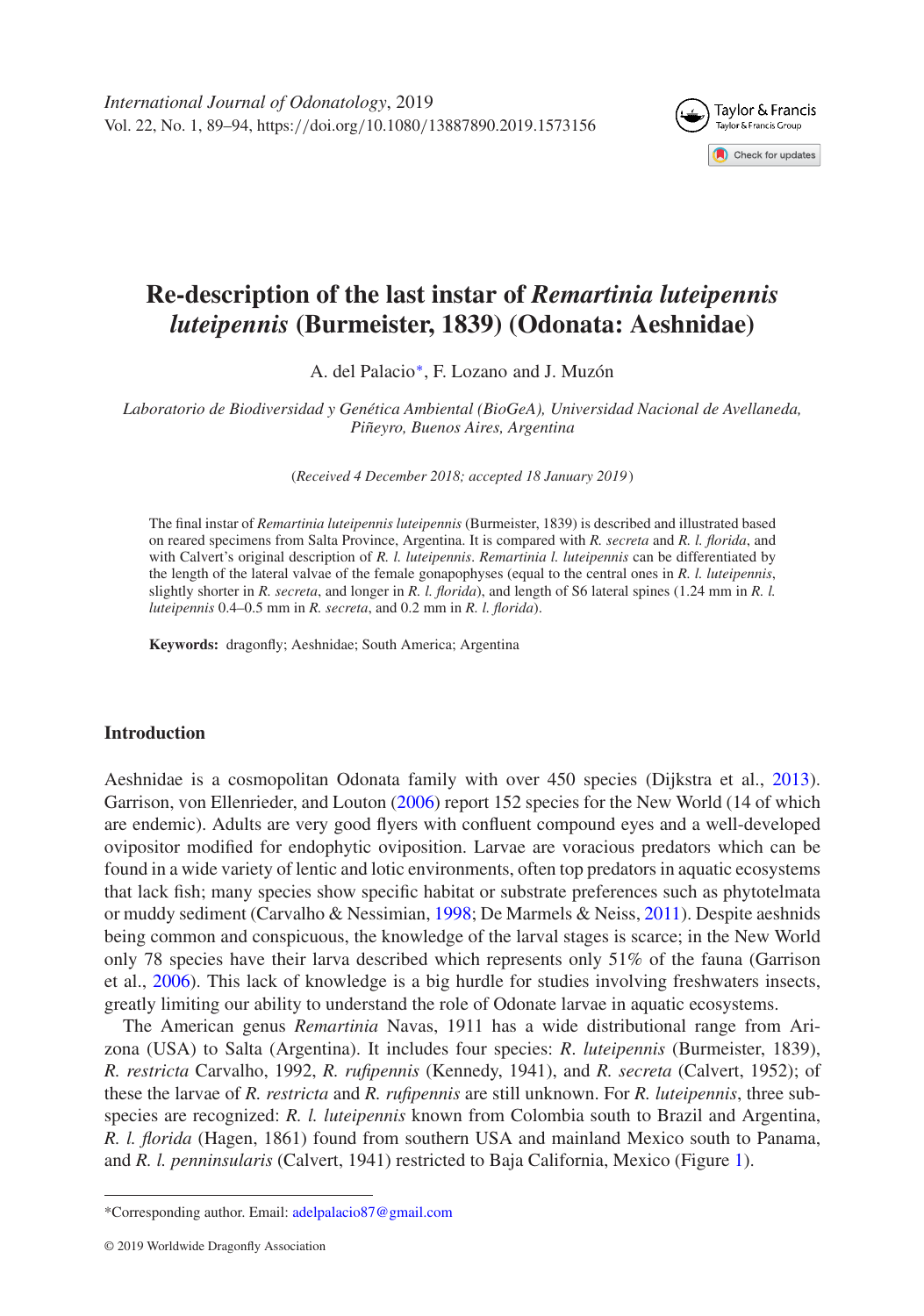#### 90 *A. del Palacio* et al.



<span id="page-1-0"></span>Figure 1. *Remartinia luteipennis* distribution map:  $\circ$  *R. luteipennis* (unknown subspecies);  $\Diamond$  *R. l. florida*;  $\Box$  *R. l. luteipennis* ("?"doubtful records); △ R. l. penninsularis.

Calvert [\(1956\)](#page-5-4) described the larvae of *R. l. luteipennis* and *R. l. florida* based on larvae and exuviae which were not reared or associated with adults; he reported differences in the tip of the epiproct of two subspecies ("v-shaped" in *R. l. luteipennis*; truncated in *R. l. florida*). Novelo Gutiérrez (1998) described the larva of *R. secreta* and redescribed the larva of *R. l. florida*. When comparing these two with Calvert's description of *R. l luteipennis*, he argued that the differences within the subspecies were greater than the differences between *R. secreta* and *R. l. florida*. Therefore, Novelo Gutiérrez suggested that Calvert's specimens used for the description of the larva of *R. l. luteipennis* probably belong to a different species.

The aim of this paper is to provide a detailed description and illustrations of the larva of *Remartinia luteipennis luteipennis* based on reared material from Argentina.

### **Materials and methods**

Specimens were collected by Natalia von Ellenrieder in 1998 and reared to adult emergence. The adult and the associated exuvia were preserved in 70% ethanol and deposited in the *Laboratorio*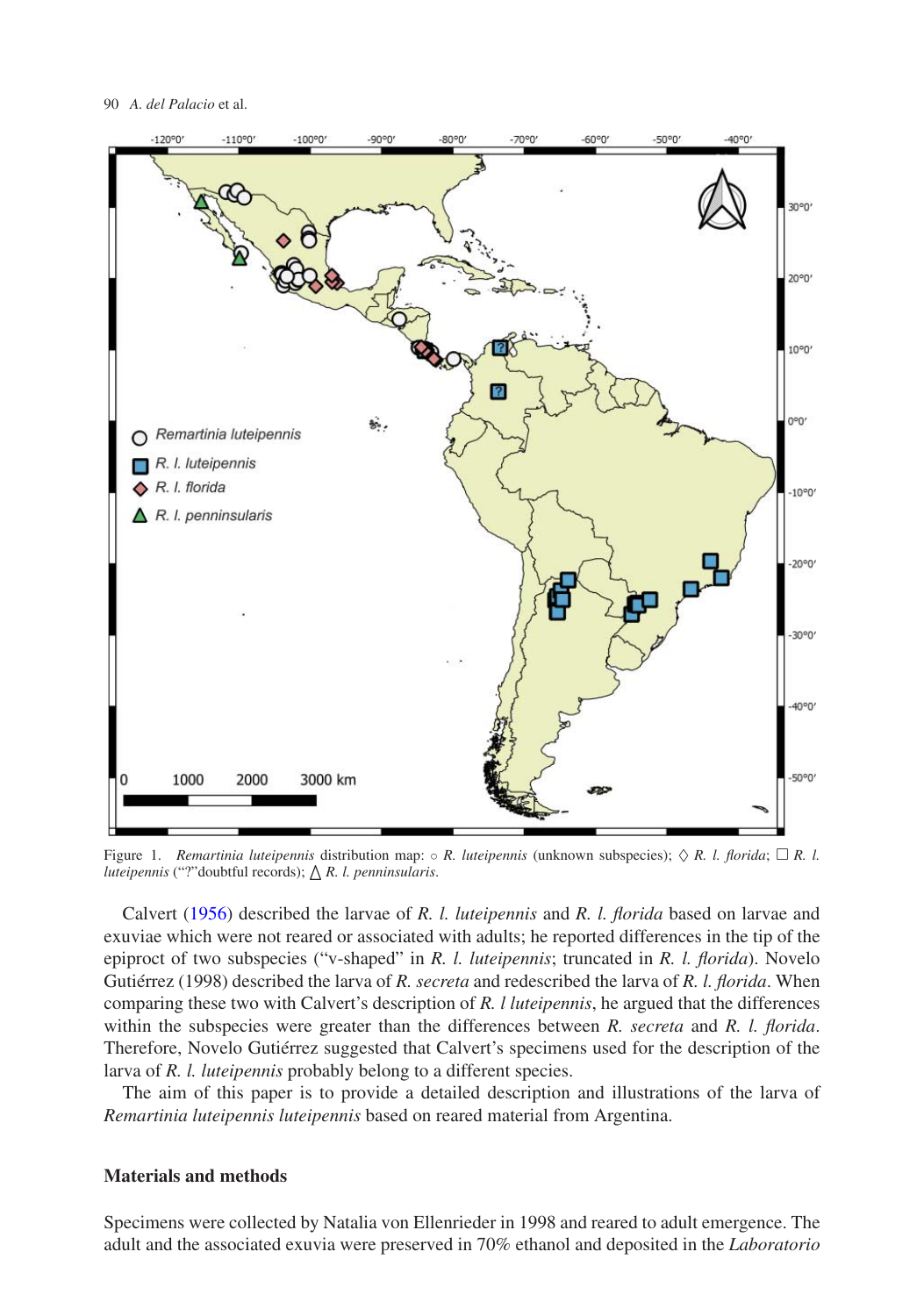*de Biodiversidad y Genética Ambiental* (BioGeA) collection. Specimens were studied with the aid of a Zeiss Stereo Discovery V20 stereomicroscope (Gottingen, Germany) coupled to a digital camera Axio Cam Cc5 (Gottingen, Germany). Illustrations were made with an open-source design program (Inkscape version 0.92.3; www.inkscape.org) and are not to scale. Measurements were taken with the aid of a Leica MS5 (Taiwan) with a special lens with a scale bar and then converted to mm with the table provided by the manufacturer. Larval mandibular formula follows Watson [\(1956\)](#page-5-5). Abbreviations: S, abdominal segment; L, length; W, width.

#### **Results**

## *Remartinia luteipennis luteipennis* (Figures [2,](#page-3-0) [3\)](#page-4-0)

#### *Specimen examined*

Argentina, Salta, Barrio "Los Lapachos", 1 April 1997, coll. von Ellenrieder, 1 female last instar exuvia.

## *Description*

*Head.* L:W ratio 0.34, broader than thorax; light brown. Posterolateral lobes broadly rounded (Figure [2a](#page-3-0)), with dark spines. Antennae 7-segmented, the third antennomere the longest. Mandibular formula as follows: R 1234 y a  $(m^1)$  b k / L 1234 0 a  $(m^0)$  b k (Figure [2c](#page-3-0), d); right mandible molar crest with a forked tooth on anterior margin (near molar a). Prementum (Figure [2b](#page-3-0)) long, reaching the second coxae, as maximum width 0.75 times length (without hinge); anterior margin of ligula with a fringe of pale setae and one dark conical tooth on each side of the median cleft. Labial palp sub-rectangular, infra-apical tooth acute, as long as 0.35 the width of palpal blade apex; inner and distal margins serrated, slightly undulated, without setae; movable hook long, almost as long as maximum palp length, curved inwards, with 8–10 setae.

*Thorax.* Prothorax light brown; wing sheaths light brown, hind wing sheath reaching anterior margin of S5. Prothoracic process slender, pointed and bifid, with arms similar in size. Femora and tibiae light brown.

*Abdomen.* Slender, widest on S6, dorsal color pattern as in Figure [3a](#page-4-0). Lateral spines present on S6 to S9, those on S6 poorly developed, those on S8 the longest. Gonapophyses not surpassing anterior margin of S10 (Figure [3b](#page-4-0)). Sterna uniformly pale. Epiproct tip truncate, shorter than paraprocts. Cercus conical, slightly longer than epiproct (Figure [3c](#page-4-0)). Epiproct light brown; cerci and paraprocts light brown darkening to the apex.

*Measurements*  $(N=1, \text{ in mm})$ . Total length (with caudal appendages): 41.1; head max. W: 7.8; head max. L: 2.7; antenna total L: 2.3; third antennomere L: 0.5; prementum max. L: 10.0; prementum max. W: 4.5; palp max. L: 2.2; palp max. W: 0.9; palp movable hook L: 2.2; femur I L: 3.2; femur II L: 4.2; femur III L: 5.6; tibia I L: 4.2; tibia II L: 4.2 tibia III L: 4.6; forewing sheath L: 6.2; hind wing sheath L: 5.8; max. L of S5: 2.7; max. L of S6: 2.9; max. L of S7: 3.0; max. L of S8: 2.6; max. L of S9: 2.4; max. L of S10: 1.4; max. W of S5: 6.5; max. W of S6: 6.6; max. W of S7: 6.4; max. W of S8: 6.3; max. W of S9: 5.1; max. W of S10: 3.7; lateral spines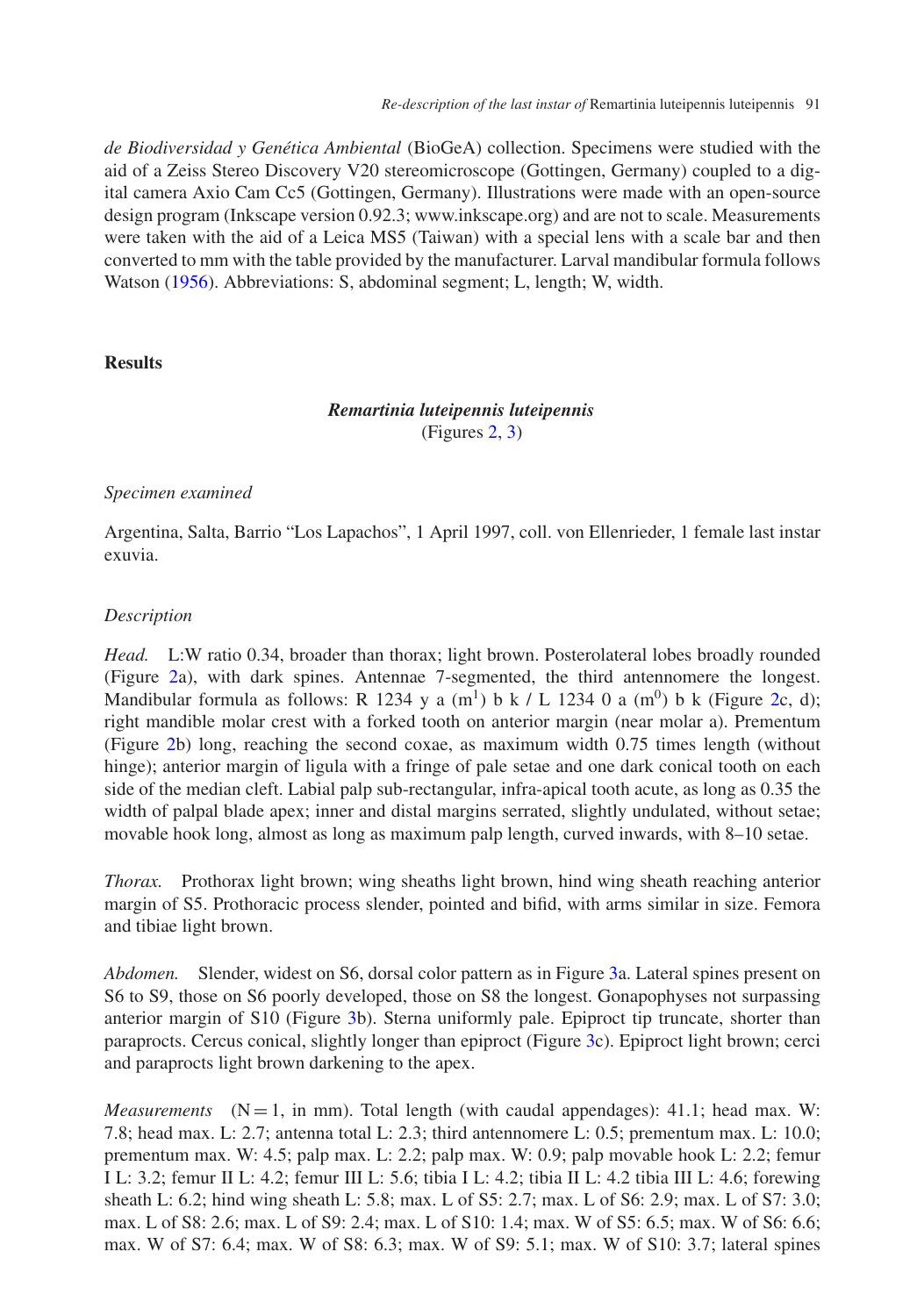

<span id="page-3-0"></span>Figure 2. (a) Head, dorsal view; (b) prementum, dorsal view; (c) left mandible; (d) right mandible.

(inner margin) on S6: 1.2; S7: 2.7; S8: 3.4; S9: 3.0; cercus L: 3.2; paraproct L: 3.2; epiproct L: 2.9; internal gonapophyses L: 2.0.

### **Discussion**

The larva of *Remartinia luteipennis luteipennis* is very similar to that of *R. l. florida* and *R. secreta*, sharing a similar mandibular formula (although accessory tooth *k* was not mentioned in previous descriptions, there is an angulation of the ridge that runs from the molar crest down to the base of the right mandible in *R. l. florida*, *R. secreta*, and *R. rufipennis*, Tennessen, pers. obs.), median cleft closed with one tooth on each side, prothoracic process bifid, and presence of spines on S6 to S9. With *R. l. florida* it shares the general body coloration (light brown) and the epiproct almost or as long as cerci.

On the other hand, the subspecies of *Remartinia luteipennis* have an allopatric distribution: *R. l. luteipennis* has been recorded in southern South America (there are two records in Colombia by Calvert [1956,](#page-5-4) which are much further north from other known localities) whereas *R. l. florida* and *R. l. penninsularis* share a distribution alongside Central America and Southern North America (*R. l penninsularis* has only been recorded in Baja California, Mexico).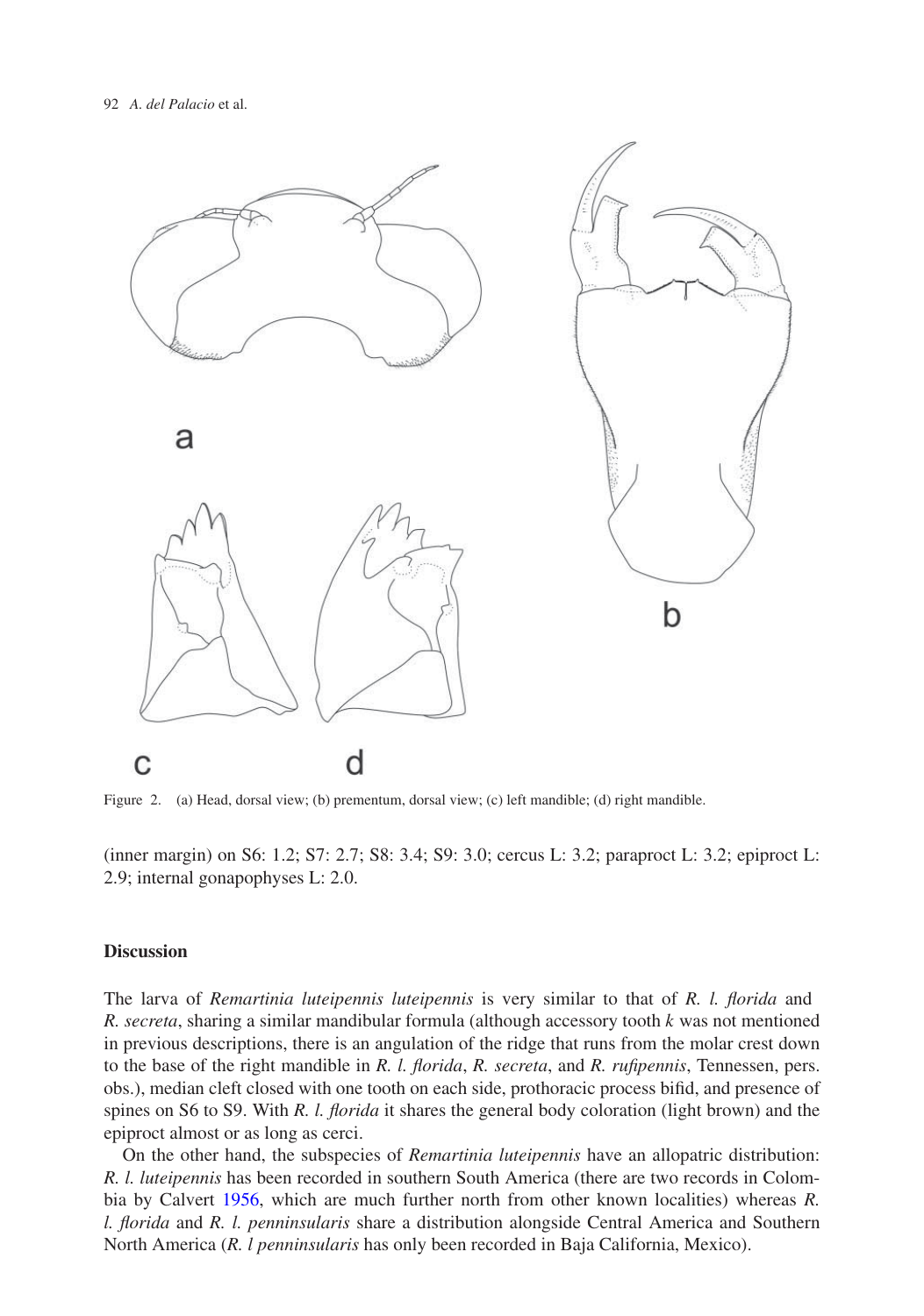

Figure 3. (a) Abdomen color pattern; (b) gonapophyses, ventral view; (c) terminalia, dorsal view.

|                  | Calvert 1956                       | del Palacio et al. 2018 |
|------------------|------------------------------------|-------------------------|
| Epiproct         | V shaped                           | Truncated               |
| Labium reaching  | Caudad to 2nd or base of 3rd coxae | Proximal to 2nd coxae   |
| Ligular cleft    | Open                               | Closed                  |
| Spines on S5     | Present                            | Absent                  |
| Hind wing sheath | Reach S <sub>4</sub> or less       | Reach S5                |

<span id="page-4-1"></span><span id="page-4-0"></span>Table 1. Summarized differences between the larval description of *R. l. luteipennis* from Calvert [\(1956\)](#page-5-4) and the present work.

*Remartinia l. luteipennis* can be differentiated by the length of the lateral valvae of the female gonapophyses (equal to the central ones in *R. l. luteipennis*, slightly shorter in *R. secreta*, and longer *R. l. florida*); length of S6 lateral spines (1.24 mm in *R. l. luteipennis* 0.4–0.5 mm in *R. secreta*, and 0.2 mm in *R. l. florida*).

## **Conclusion**

All the known larvae of *Remartinia* share mandibular formula, a truncated epiproct and the presence of spines on S6–S9. Differences between the present description and that of Calvert [\(1956\)](#page-5-4),